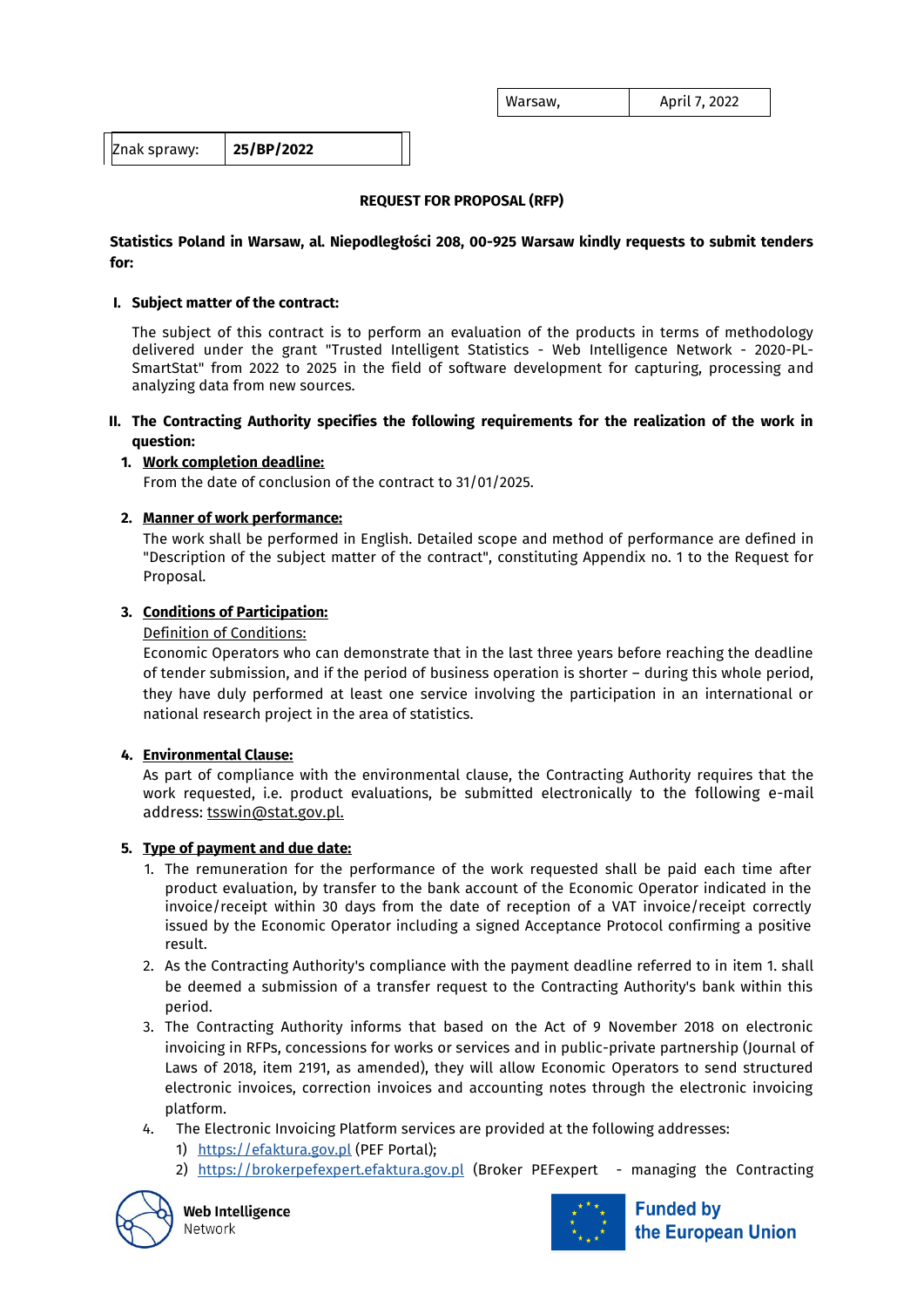Authority)

- 3) https://brokerinfinite.efaktura.gov.pl (Broker Infinite);
- 5. The Contracting Authority stipulates that it does not allow other documents listed in the Ordinance of the Minister of Entrepreneurship and Technology (that is, delivery/order requests, delivery notice, receipts) to be sent through the electronic invoicing platform.

The "split payment" mechanism:

- 1) The Economic Operator shall be required to submit in the Tender a declaration that the account number indicated in the invoice to be issued under their name will be an account/will not be an account for which, in accordance with Chapter 3a of the Act of 29 August 1997 - Banking Law (Journal of Laws of 2019, item 2357, as amended) a VAT account is maintained;
- 2) The Economic Operator shall also declare that the billing account number indicated in the invoice will be the same as in the register of taxpayers (white list);
- 3) If the number of the billing account indicated by the Economic Operator referred to in item. 2, will be the account for which, in accordance with Chapter 3a of the Act of 29 August 1997 - Banking Law (Journal of Laws of 2019, item 2357, as amended) a VAT account is maintained, then:
	- a) The Contracting Authority declares that they shall make payments for the invoice using the split payment mechanism. As a payment under this system shall be deemed the payment within a period specified in the Contract,
	- b) Split payment applies only to non-cash payments made by a bank transfer or direct debit for active VAT payers. The split payment mechanism shall not be used for payments for activities or events outside the scope of VAT (e.g. payment of compensation), as well as for services exempt from VAT, taxed at a 0% rate or if it results from other legal regulations.

|    | Criterion 1 | Gross price of the tender - "C"                                                                                                                                                                              | 60% |
|----|-------------|--------------------------------------------------------------------------------------------------------------------------------------------------------------------------------------------------------------|-----|
| 2) | Criterion 2 | The Economic Operator has experience in participating<br>in international and/or national research projects on the<br>use of new data sources, including big data and/or web<br>$data - "D"$                 | 10% |
| 3) | Criterion 3 | The Economic Operator has expertise in developing<br>software in Python and/or R programming language to<br>acquire, process and analyze data from new data<br>sources, especially big data - "O"            | 20% |
| 4) | Criterion 4 | The Economic Operator is the author or co-author of at<br>least two publications covering the issues of<br>methodology of acquisition, processing and analysis of<br>big data for statistical research - "A" | 10% |

# **III. Tender Evaluation Criterion:**

# **1) Criterion 1** – **gross price of the tender "C"** – **60 %.**

Tenders will be evaluated using the following formula:

Cmin

C **=** ------------- x 60

Cb



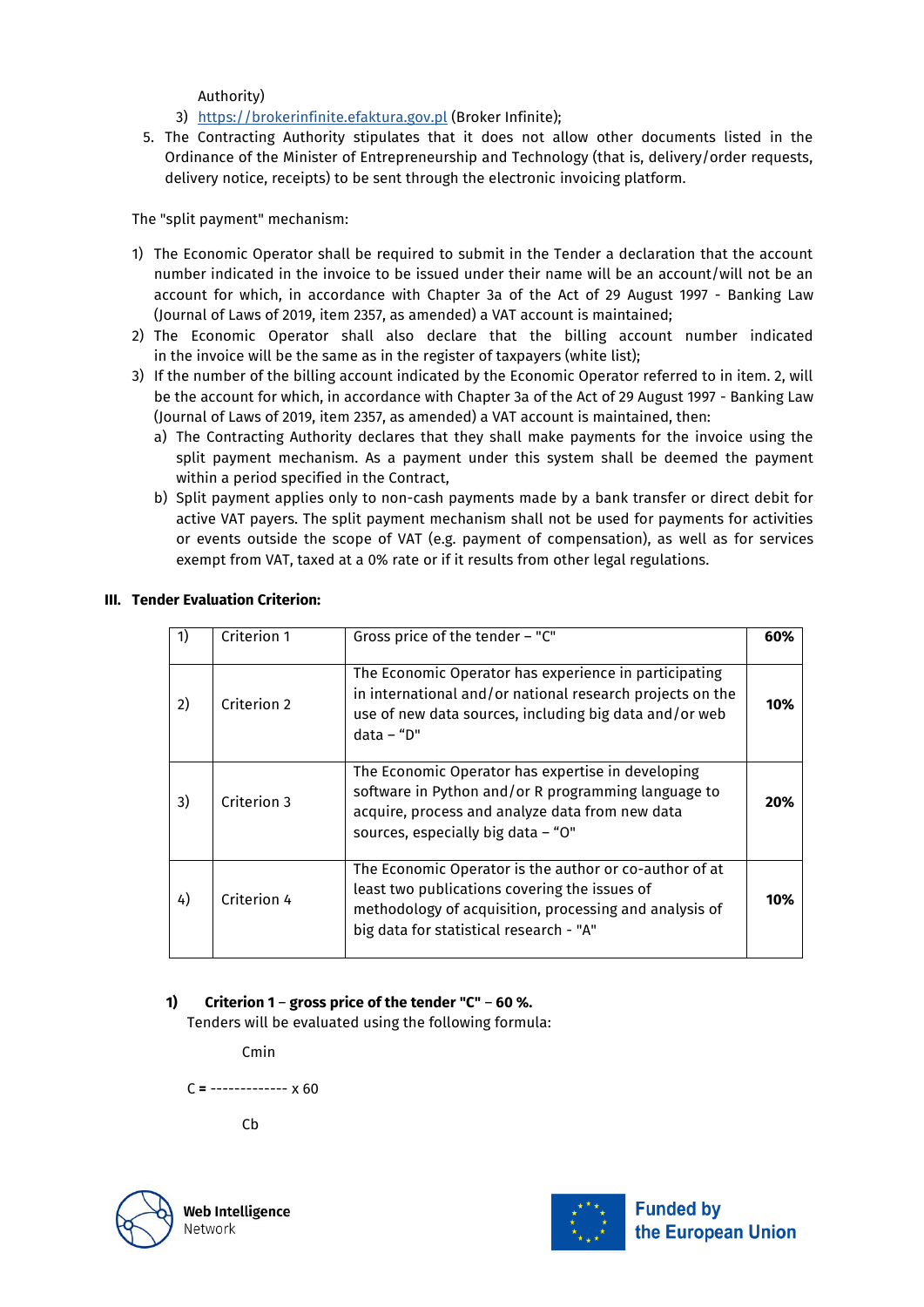#### Where:

C - number of points for the examined tender for criterion 1

Cmin - the lowest gross price among the non-rejected tenders,

Cb - gross price of the examined tender.

**2) Criterion 2** – **The Economic Operator has experience in participating in international and/or national research projects on the use of new data sources, including big data and/or internet data "D"** – **10%**

The Contracting Authority shall award, depending on the Economic Operator's declaration, the following number of points for the above criterion:

- 1) if within the last 3 years the Economic Operator has been an expert involved in the implementation of at least one international and/or national research project related to big data and/or internet data – the Contracting Authority shall award 10 points;
- 2) if within the last 3 years the Economic Operator has not been an expert involved in the execution of at least one international and/or national research project related to big data or Internet data – the Contracting Authority shall award 0 points;
- **3) Criterion No. 3 - The Economic Operator has expertise in developing software in Python and/or R programming language to acquire, process and analyze data from new data sources, especially big data "O"** – **20%**

The Contracting Authority shall award, depending on the Economic Operator's declaration, the following number of points for the above criterion:

- 1) If within the last 3 years the Economic Operator participated in the development of software used to acquire, process and analyze data from new data sources, in particular big data – the Contracting Authority shall award 20 points;
- 2) if within the last 3 years the Economic Operator has not participated in the development of software used to acquire, process and analyze data from new data sources, especially big data – the Contracting Authority shall award 0 points;
- **4) Criterion 4 The Economic Operator is the author or co-author of at least two publications covering the issues of methodology of acquisition, processing and analysis of big data for statistical research purposes "A"** – **10%**

The Contracting Authority shall award, depending on the Economic Operator's declaration, the following number of points for the above criterion:

- 1) if within the last 3 years the Economic Operator has been an author/co-author of at least two publications concerning methodical aspects of acquisition, processing and analyzing big data for statistical research purposes – the Contracting Authority shall award 10 points;
- 2) if within the last 3 years the Economic Operator has not been an author/co-author of at least two publications concerning methodological aspects of acquisition, processing and analyzing big data for statistical research purposes – the Contracting Authority shall award 0 points;

## **NOTE:**

If the Economic Operator does not select any of the options indicated by the Contracting Authority for Criterion 2, Criterion 3, or Criterion 4, the Contracting Authority shall award 0 points for a given criterion.



**Web Intelligence** Network

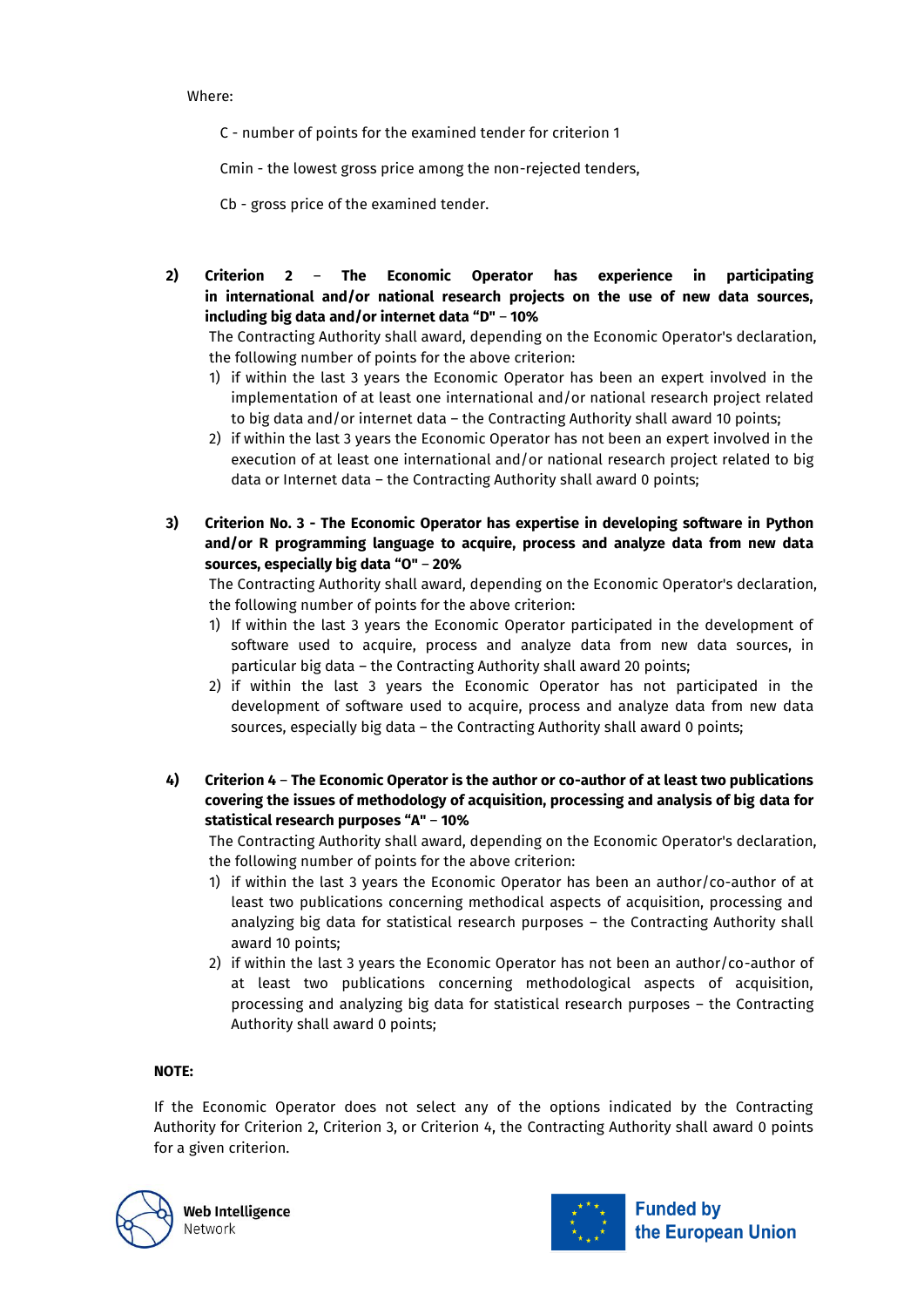If in Criterion 2, Criterion 3 or Criterion 4 the Economic Operator chooses more than one of the options indicated by the Contracting Authority the Contracting Authority shall award the lowest number of points possible from among the Economic Operator's choices and shall correct the Economic Operator's offer in the above area, regarding it as another error.

As the most advantageous tender shall be considered the tender with the highest total number of points for all criteria, according to the following formula:

**C + D + O + A**

Points awarded shall be rounded to two decimal places, or more accurately to select the most advantageous tender.

In the event that fewer than two tenders are submitted, the Contracting Authority reserves the right to conclude the Contract with the Economic Operator who submitted the only valid tender, or to issue a new request for proposal.

If two or more tenders present the same price/cost balance for the completion of the work requested, the Contracting Authority shall call upon the Economic Operators to submit an additional tender by the deadline specified by the Contracting Authority. The Contracting Authority may call upon the Economic Operators to submit additional tenders three times.

If the tender's total price is lower by 30% than the estimated contract value or the arithmetic mean of all submitted tenders, then the Contracting Authority shall ask the Economic Operators for explanations.

The Economic Operator shall be responsible for proving that the tender does not contain an abnormally low price. The Contracting Authority shall reject the tender of the Economic Operator who failed to submit explanations or if the evaluation of the explanations and the evidence provided confirms that the tender contains an abnormally low price in relation to the contract scope.

The Contracting Authority reserves the right not to award a contract without stating any reasons.

The procurement procedure will be cancelled if:

- 1) no unacceptable tenders were received by the deadline for tender submission;
- 2) the price of the most advantageous tender, or the tender with the lowest price will exceed the amount that the Contracting Authority intended to dedicate to financing the contract, unless the Contracting Authority is able to increase this amount to match the price of the most advantageous tender;
- 3) in the event that Economic Operators submit additional tenders ranked the same three times;
- 4) the proceedings are burdened with an irremovable defect that makes it impossible to conclude a valid contract;
- 5) implementation of a public procurement contract has become unjustified due to the provisions of the Public Finance Act, with the proviso that such proceedings may not be resumed again in a given fiscal year;
- 6) at the request of the head of the requesting unit if the contract award has become unjustified prior to the conclusion of the contract.

If such a need arises during the realization of the contract, the Contracting Authority will require the signing of an entrustment agreement of personal data processing.

# **IV. Place and deadline of tender submission:**

- 1. The tender shall be submitted in accordance with the tender template form, which constitutes, respectively - Attachment No. 2 to the Request for Proposal;
- 2. The tender must be made in Polish or English and in writing.
- 3. The tender must include a completed tender form.
- 4. The tender has to be signed by persons authorized to act on behalf of the Economic Operator.
- 5. The tender price must include all fees and taxes according to the applicable tax law.
- 6. The price should be calculated on the basis of own calculation, taking into account the scope referred to in the description of the contract scope.
- 7. The total price for the scope of the contract should be given in figures and in words.



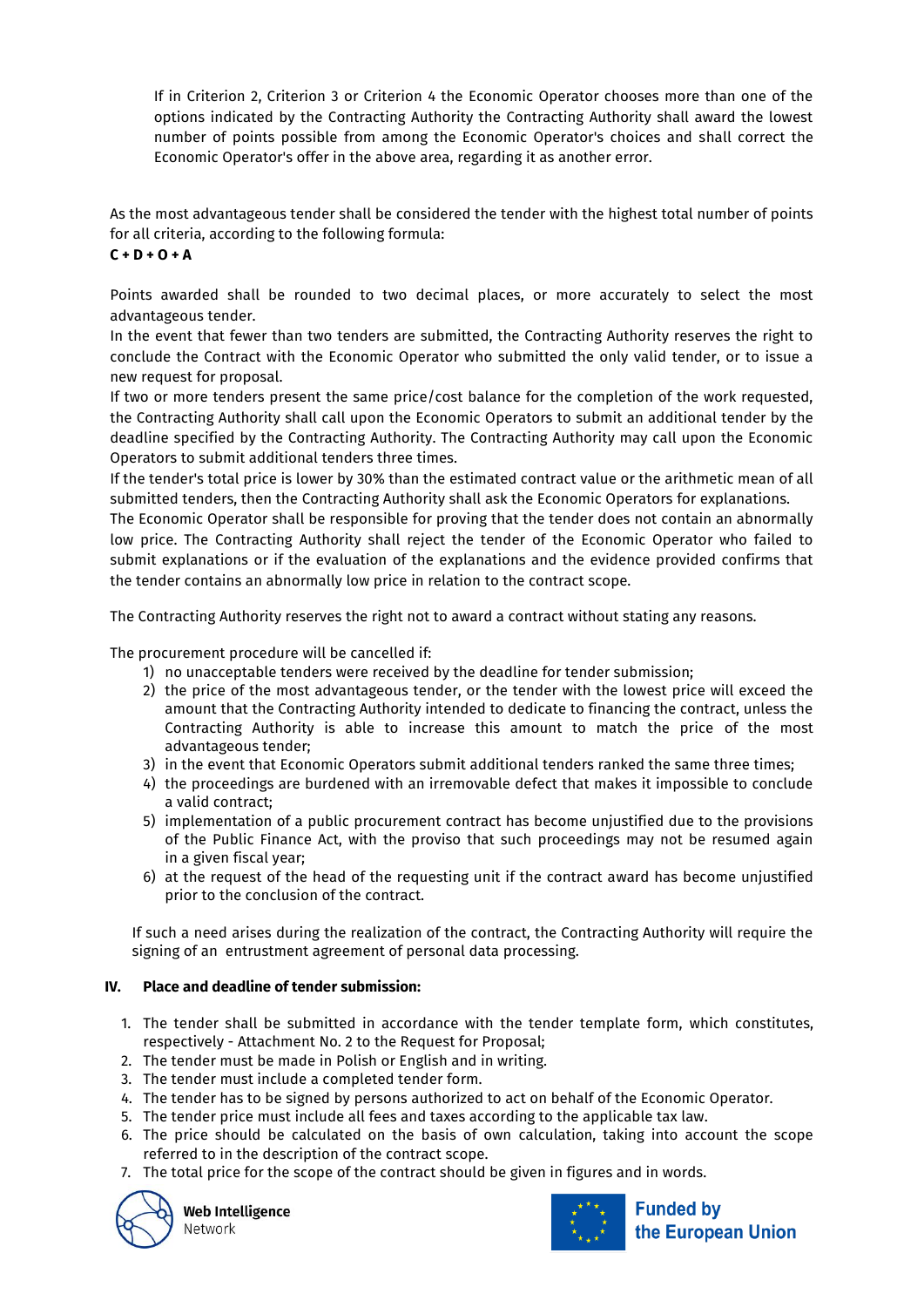8. The Contracting Authority will not incur any additional charges in connection with the performance of the work requested.

The completed and signed tender shall be submitted in an electronic form bearing a qualified electronic signature by a person authorized to act on behalf of the Economic Operator or as an electronic copy (scan) of a document in paper form and signed by hand by a person authorized to act on behalf of the Economic Operator, through e-mail to the following address: B.Wieladek@stat.gov.pl.

# **by 14/04/2022, 10:00 am, writing the following in the subject line: "Request for Proposal No. 25/BP/2022"**

**Note:** The date and time of receipt of a tender by the Contracting Authority, not the date of sending, is decisive in determining whether the deadline for submission of tenders has been met.

The Contracting Authority informs that the size limit of the message on Statistics Poland's servers is 41,943,040 bytes.

## **V. Information clause in Art. 13 and 14 RODO for the purposes of the request for proposal procedure**

Following the requirements of the Regulation (EU) 2016/679 of the European Parliament and of the Council of 27 April 2016 on the protection of individuals in relation to the processing of personal data and the free movement of such data and on repealing Directive 95/46/EC (General Data Protection Regulation) (RODO), the controller informs about the principles and rights related to the processing of personal data.

# **1. Data controller**

The controller of the personal data is Statistics Poland (GUS) with the seat at al. Niepodległości 208, 00-925 Warsaw.

# **2. Data Protection Officer**

The Data Protection Officer (DPO) can be contacted:

1. by regular mail to the following address: IOD GUS, al. Niepodległości 208, 00-925 Warszawa, 2. by e-mail to: [IODGUS@stat.gov.pl.](mailto:IODGUS@stat.gov.pl)

To the DPO should only be addressed matters concerning the processing of your data by GUS, including the exercise of your rights under the RODO.

## **3. Purposes and legal basis of processing your personal data**

The purpose of processing personal data is to conduct the tender proceedings. The legal basis for processing personal data is:

- a) for persons who are Economic Operators:
	- Article  $6(1)(c)$  of the RODO processing is necessary for the controller to comply with a legal obligation arising from the provisions of the Act of 11 September 2019 – Public Procurement Law (Journal of Laws of 2021, item 1129, as amended), the provisions of the Act of 14 July 1983 on the national archival resource and archives (Journal of Laws of 2020, item 164) and the regulation of the Minister of Culture and National Heritage of 20 October 2015 on classification and qualification of documentation, transfer of archival materials to state archives and discarding of non-archival documentation (Journal of Laws of 2019, item 246) and the provisions of the Act of September 6, 2001 on access to public information (Journal of Laws of 2020, item 2176);
- b) for persons who are not Economic Operators but whose personal data were provided by the Economic Operator in order to fulfill the conditions for participation in the proceedings or for the purposes of communication being part of the proceedings:
	- Article 6(1)(c) of the RODO processing is necessary for the controller to comply with a legal obligation arising from the provisions of the Act of 11 September 2019 – Public Procurement Law (Journal of Laws of 2021, item 1129, as amended), the provisions of the Act of 14 July 1983 on the national archival resource and archives



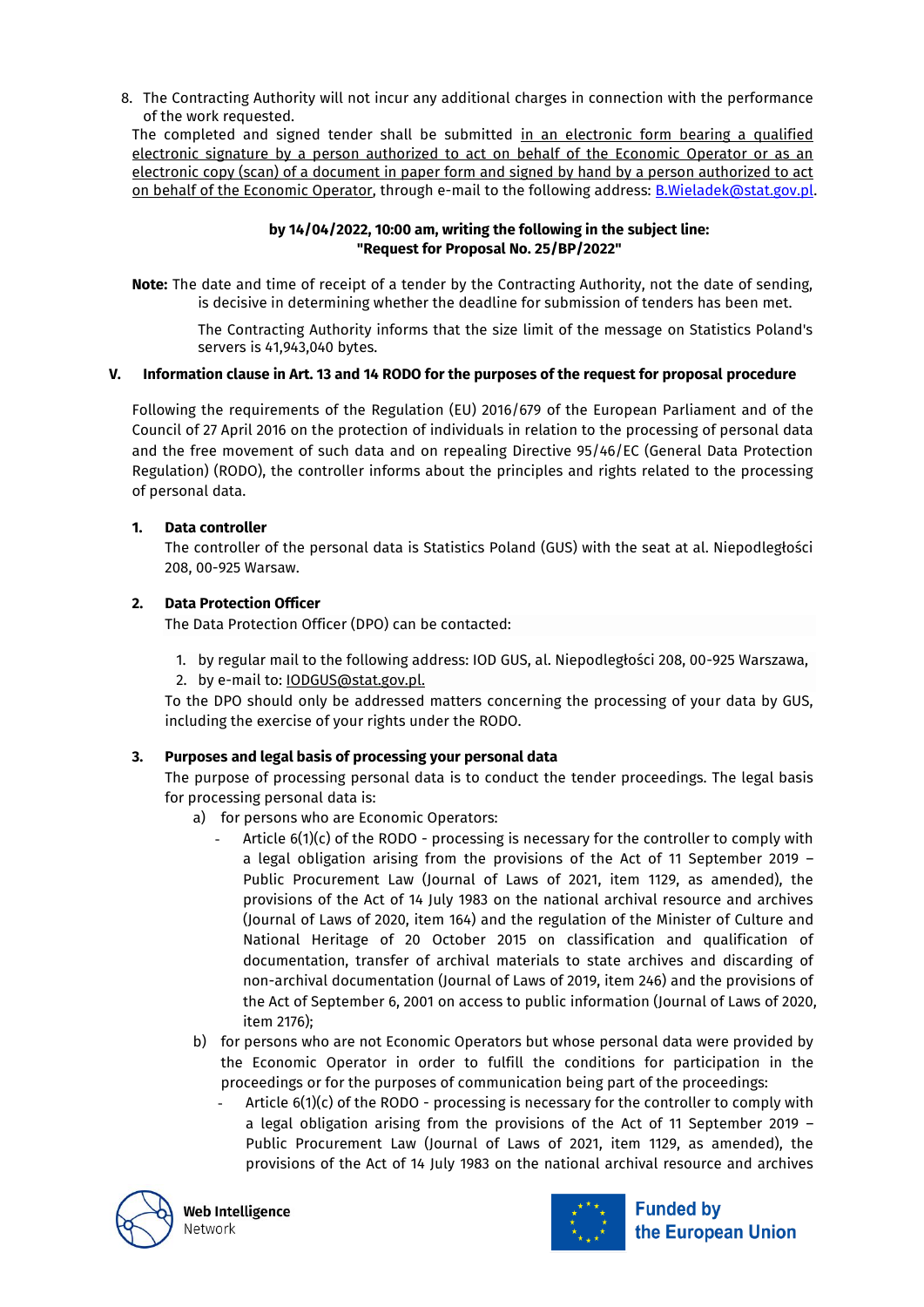(Journal of Laws of 2020, item 164) and the regulation of the Minister of Culture and National Heritage of 20 October 2015 on classification and qualification of documentation, transfer of archival materials to state archives and discarding of non-archival documentation (Journal of Laws of 2019, item 246) and the provisions of the Act of September 6, 2001 on access to public information (Journal of Laws of 2020, item 2176);

- Article 6(1)(f) of the RODO processing is necessary for legitimate interests pursued by the controller, that is, to enable the proper conduct of the proceedings.
- c) for third parties entitled to legal protection measures:
	- Article  $6(1)(c)$  of the RODO processing is necessary for the controller to comply with a legal obligation arising from the provisions of the Act of 11 September 2019 - Public Procurement Law (Journal of Laws of 2021, item 1129, as amended), the provisions of the Act of 14 July 1983 on the national archival resource and archives (Journal of Laws of 2020, item 164) and the regulation of the Minister of Culture and National Heritage of 20 October 2015 on classification and qualification of documentation, transfer of archival materials to state archives and discarding of non-archival documentation (Journal of Laws of 2019, item 246) and the provisions of the Act of September 6, 2001 on access to public information (Journal of Laws of 2020, item 2176);

# **4. Recipients of personal data**

The recipients of your personal data will be: controlling bodies authorized to conduct control procedures in Polish and European Union structures, as well as entities cooperating with the controller, including providers of technical and organizational services enabling documentation storage, providers of maintenance services for IT systems used for processing; other persons and entities authorized on the basis of generally applicable law regulations.

# **5. Data retention period**

Personal data is kept for the period necessary to fulfill the purposes for which it was collected, and after its expiry - in accordance with the period specified in the Act on National Archival Resources and Archives and the Regulation of the Minister of Culture and National Heritage on classification and qualification of documentation, transfer of archival materials to national archives and the disposal of non-archival documentation.

# **6. Rights and obligations of the data subject**

You have the right to:

- 1) access the personal data, including the right to obtain a copy of such data,
- 2) rectify (amend) data<sup>1</sup>,
- 3)  $\;$  restrict processing, subject to the cases referred to in Article 18(2) of the RODO $^2$ ,
- 4) lodge a complaint to the President of the Office for Personal Data Protection (to the address of the Office for Personal Data Protection, ul. Stawki 2, 00 - 193 Warsaw).
- 5) the obligation to provide personal data is a statutory requirement specified in the provisions of the Public Procurement Law, related to participation in the public procurement procedure. The consequence of failing to provide personal data will be exclusion from the public procurement procedure.

 $^2$  Clarification: the right to restrict processing does not apply in relation to storage, in order to ensure the exercise of legal protection measures or to protect the rights of another natural or legal person, or on important grounds of public interest of the European Union or of a Member State



 $\overline{a}$ 



 $^4$ Clarification: the exercise of the right of rectification may not result in a change in the outcome of the tender proceedings or in a change to the terms of the contract. .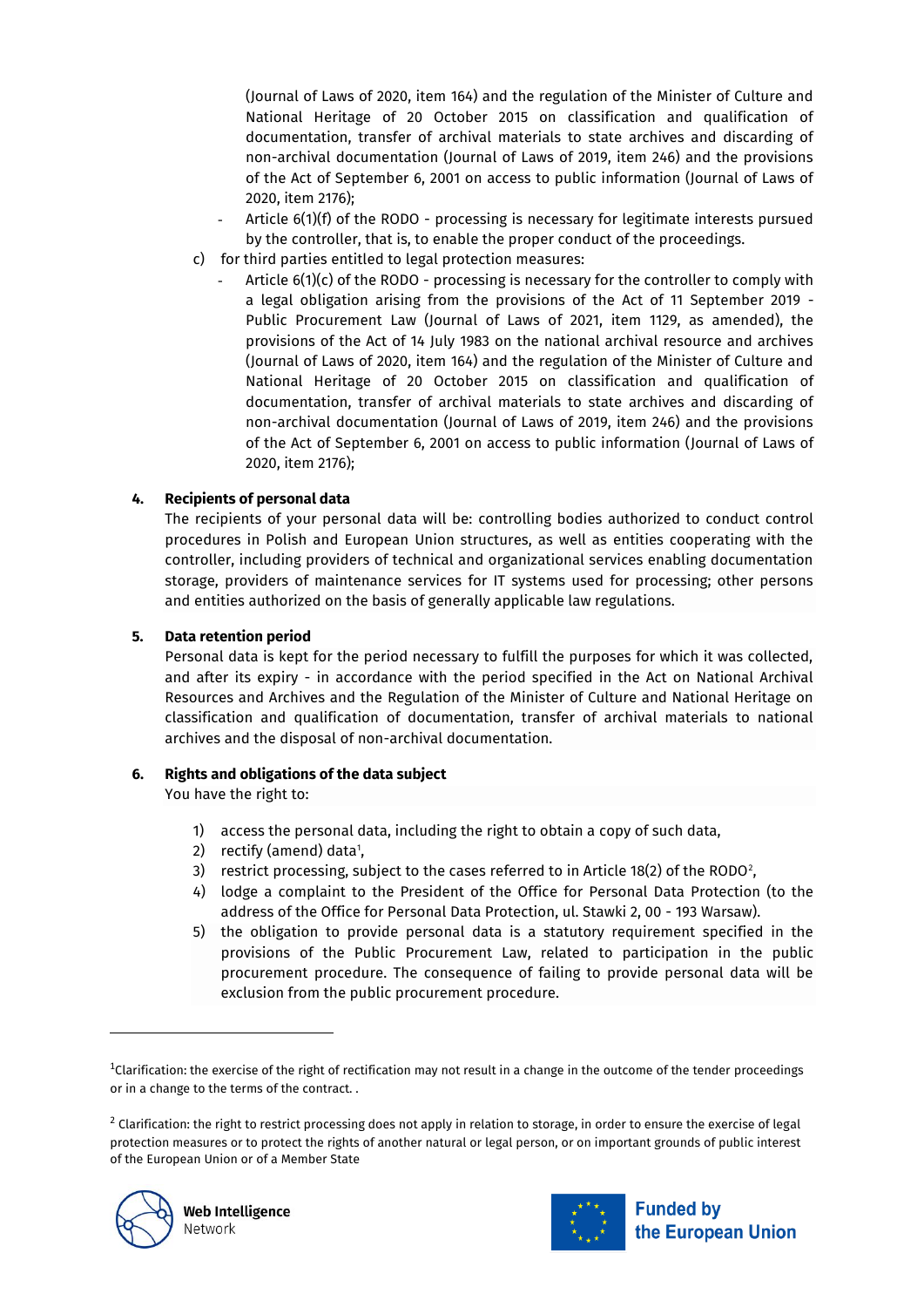# **7. Voluntariness / Obligation to provide personal data**

The obligation to provide personal data is a requirement necessary in order to conduct the proceedings. Failure to provide the required personal data may result in rejection of the tender by the Contracting Authority.

# **8. Automated decision-making, including profiling**

Personal data will not be profiled or subject to automated decision-making.

## **9. Transfer of personal data to a third country or international organization**

Personal data will not be shared with a third country or international organization.

#### If the tender is selected as the most advantageous and the contract is signed, Statistics Poland informs that:

- 1. Information made available to the Economic Operator in connection with the performance of the work specified in the contract shall be treated by the Economic Operator as legally protected data while contract is in force, and (for a period of 10 years if justified) after its termination, expiration and withdrawal from the contract, regardless of the reason, and may only be disclosed to persons and authorized representatives whose duty it is to perform the work specified in the contract, under penalty of prosecution for breach of confidentiality.
- 2. The Economic Operator agrees to keep confidential all information made available by the Contracting Authority in connection with the performance of the contract and not to disclose it to third parties without the written consent of the Contracting Authority.
- 3. The obligation of the Contractor to keep all information referred to in paragraph 1 strictly confidential shall include:
	- a) personal data protected under Regulation (EU) 2016/679 of the European Parliament and of the Council of 27 April 2016 on the protection of natural persons with regard to the processing of personal data and the free movement of such data, repealing Directive 95/46/EC, and by other provisions of commonly applicable law, hereinafter referred to as "RODO";
	- b) statistical data protected under the Official Statistics Act of 29 June 1995 (Journal of Laws 2018, item 997);
	- c) information constituting a business secret protected under the Act on Combating Unfair Competition of 16 April 1993 (Journal of Laws of 2018, item 419);
	- d) information that may affect the operation or security of the Contracting Authority, protected under the Contracting Authority's internal security regulations.
- 4. The Contractor agrees to keep confidential any information that comes into their possession during the performance of the work specified in the contract, especially:
	- a) not to disclose or permit the disclosure of any information in any form, in whole or in part, to any third party without the prior written consent of the Contracting Authority under penalty of invalidity;
	- b) ensure that the personnel and other associates of the Contractor to whom the information will be made available do not disclose and do not permit disclosure of the information in any form, in whole or in part, to a third party without the prior written consent of the Contracting Authority under penalty of invalidity;
	- c) ensure that information is properly protected against loss, theft, destruction, or access by unauthorized third parties;
	- d) not to use the information for purposes other than the performance of activities under the contract without the prior written consent of the Contracting Authority under penalty of invalidity.
- 5. The Contractor agrees to take responsibility for all claims of third parties against the Contracting Authority resulting from the use by the Contractor or persons whom the Contractor employs, of information obtained during the performance of activities under the contract in a manner that violates its terms.
- 6. The Contractor agrees to notify the Contracting Authority immediately of any disclosure of information referred to in paragraph 3 that is contrary to the terms of the contract.
- 7. The obligation to maintain the confidentiality of the information referred to in paragraph 3 does not apply if the information:
	- a) becomes publicly available, but other than as a result of a breach of contract;



Web Intelligence Network